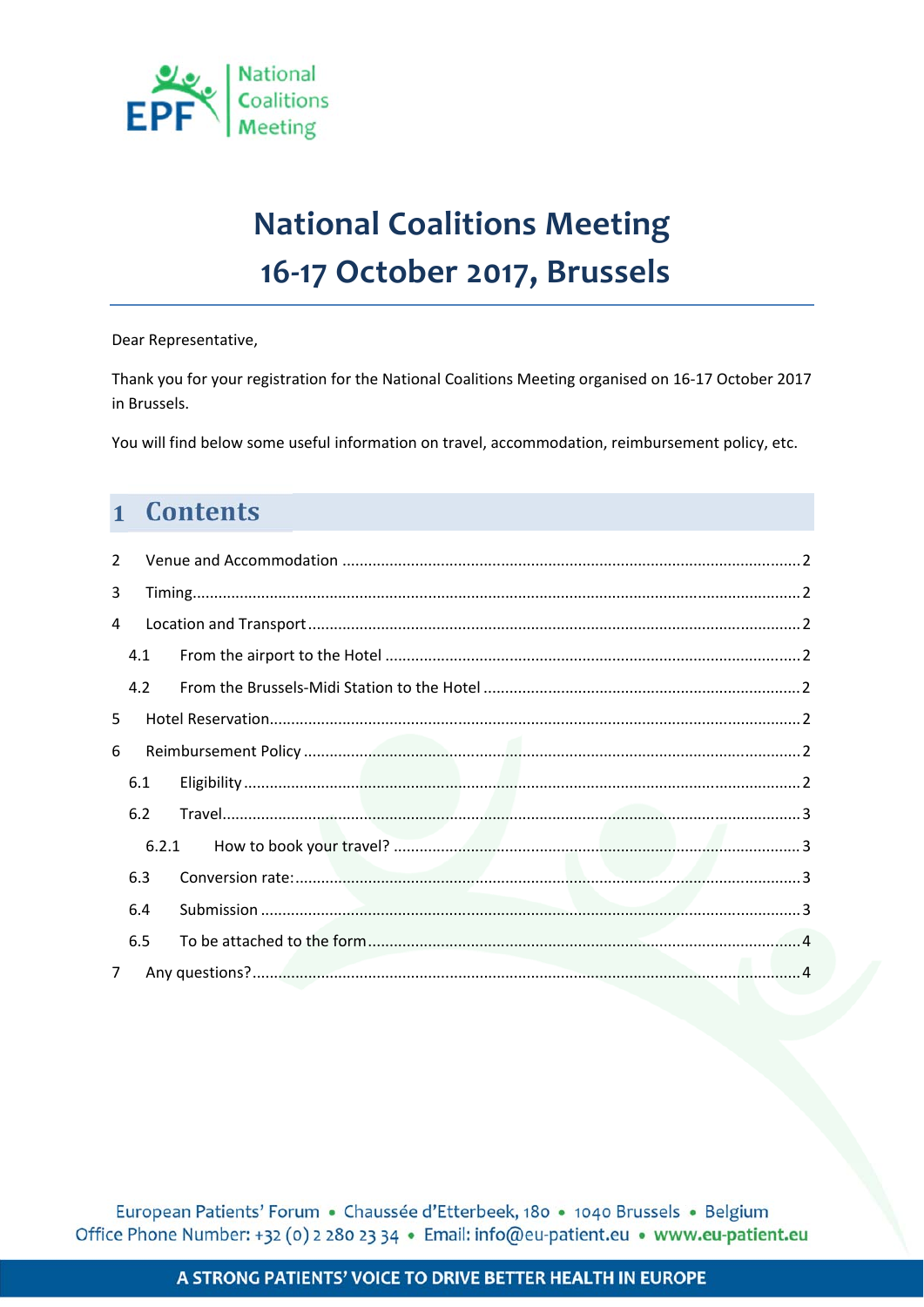

#### 2 Venue and Accommodation

Delegates and the meeting will be hosted at Crowne Plaza Brussels ‐ Le Palace,

Rue Gineste 3, 1210 ‐ Bruxelles

#### **Timing**  $\overline{\mathbf{3}}$

The meeting will start on 16 October at 12.30 with lunch, and will end on 17 October at 16.00.

4 **Location and Transport** 

### **4.1 FROM THE AIRPORT TO THE HOTEL**

Direct train **from Brussels‐National Airport** to Brussels‐Nord train station. The station is 5 minutes' walking distance from the hotel.

Shuttle buses **from Brussels‐South‐Charleroi Airport** arrive at Brussels‐Midi railway station (at the junction of rue de France and rue de l'Instruction). Then, there are several trains per hour from Brussels‐Midi station to Brussels‐Nord station.

For more information on Brussels-National Airport departures and arrivals click here.

For more information on Brussels‐South‐Charleroi Airport departures and arrivals click here.

### **4.2 FROM THE BRUSSELS‐MIDI STATION TO THE HOTEL**

There are direct trains from Brussels‐Midi railway station to Brussels‐Nord station which run several times per hour.

The nearest metro station is Rogier Metro.

#### **Hotel Reservation** 5

EPF has booked your hotel room at the Crown Plaza Brussels as requested in your registration form.

#### **Reimbursement Policy** 6

#### **6.1 ELIGIBILITY**

Representative of National Coalitions (only one representative per organisation)

Anyone who claims reimbursement should fulfil the following conditions without any exception.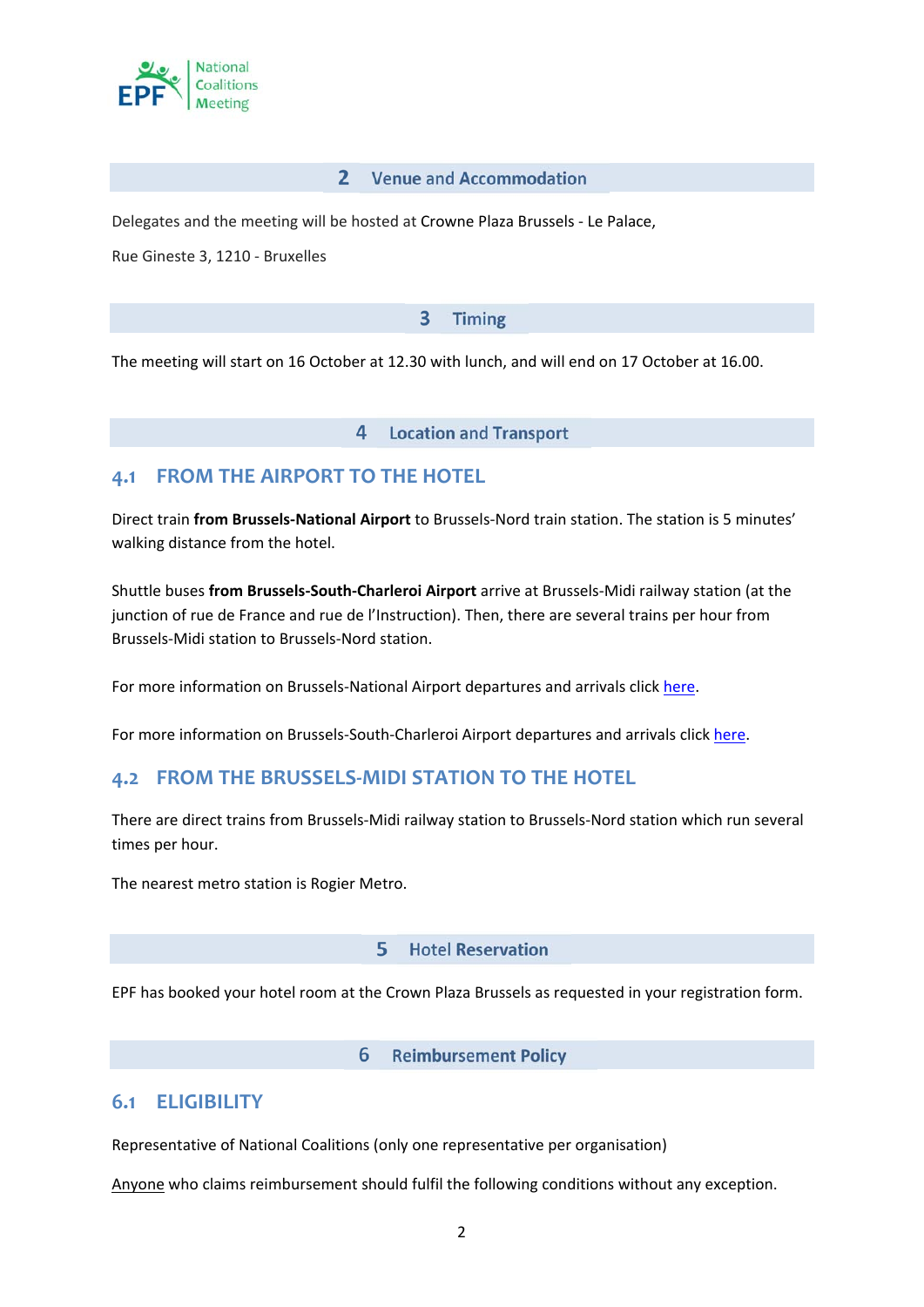

Please use the form in annex of this policy to claim the reimbursement of your expenses.

### **6.2 TRAVEL**

Only travel booked via EPF travel agency will be covered. The cost is directly paid by EPF. Please see below how to book your travel (see below item 6.2.1).

#### By plane: cheapest **Economic class** and **most direct route**.

By train: first class (Eurostar: economy class)

By car: reimbursement of 0,30€/KM. This amount includes the use of the car, the petrol, toll, and any expenses occurred during the drive. Please indicate the city of departure and the number of kilometres in the form. A maximum of 300€ will be reimbursed. The reimbursement will in no case exceed the equivalent first-class rail fare.

By taxi: only public transport must be used, unless you have mobility requirements or public transport is not available (to be ticked on the form).

#### 6.2.1 HOW TO BOOK YOUR TRAVEL?

- 1. Please click on the following link: www.egencia.be to access EPF travel agency online platform. In case of problems please contact Egencia customer service at +32 2 400 15 26 (office hours) or sent an email to: customer\_service@egencia.be .
- 2. Sign in (top right corner on the welcome page)
- 3. Enter your email address (the one you have provided in your registration form): Password is: **EPF\*2017**
- For security reasons you will be asked to modify your password during your first connection.
- 4. **Please check your profile before booking your ticket**.
- 5. You will then access our travel agency online platform. Please make your travel booking,
- **6. No need to book the hotel, this is directly done by EPF.**
- 7. Budget and costing codes are pre-filled.
- 8. EPF will approve the booking
- 9. A confirmation will be sent and you will receive your e-ticket.

### **6.3 CONVERSION RATE:**

Any expenses made in another currency than Euro must be converted in EURO. The conversion has to be calculated with the official EC website:

http://ec.europa.eu/budget/contracts\_grants/info\_contracts/inforeuro/inforeuro\_en.cfm

### **6.4 SUBMISSION**

Reimbursement form will be submitted by the claimant only after the conference.